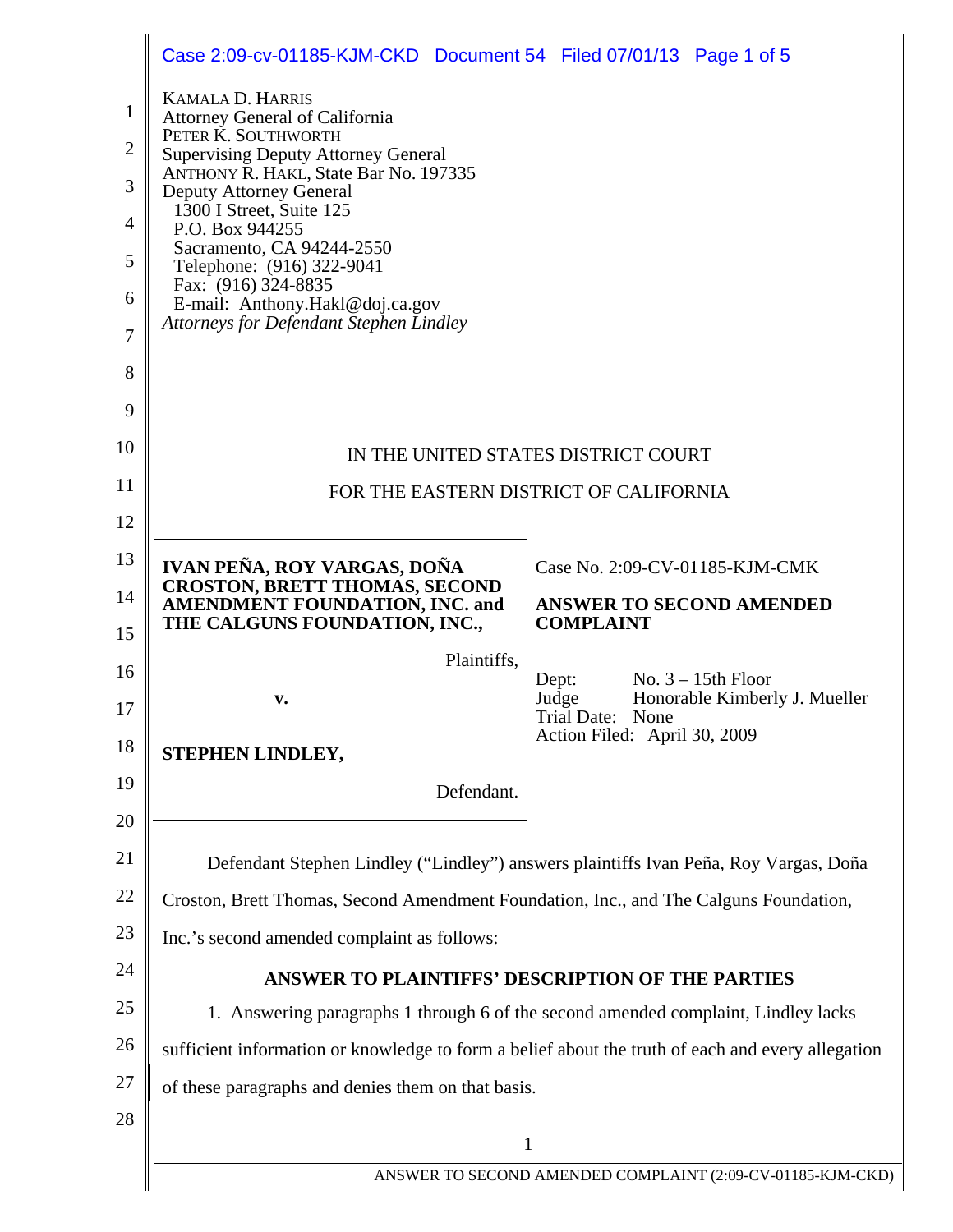# Case 2:09-cv-01185-KJM-CKD Document 54 Filed 07/01/13 Page 2 of 5

| $\mathbf{1}$   | 2. Answering paragraph 7 of the second amended complaint, Lindley admits that he is the             |  |  |
|----------------|-----------------------------------------------------------------------------------------------------|--|--|
| $\overline{c}$ | current Chief of the California Department of Justice Bureau of Firearms, and as such is            |  |  |
| 3              | responsible for enforcing the law. To the extent the paragraph contains any other material          |  |  |
| 4              | allegations of fact, Lindley denies the allegations.                                                |  |  |
| 5              | ANSWER TO ALLEGATIONS REGARDING JURISDICTION AND VENUE                                              |  |  |
| 6              | 3. Answering paragraph 8 of the second amended complaint, Lindley avers the allegations             |  |  |
| 7              | are conclusions of law to which no response is required. To the extent that a response is required, |  |  |
| 8              | Lindley denies each and every allegation.                                                           |  |  |
| 9              | 4. Answering paragraph 9 of the second amended complaint, Lindley admits these                      |  |  |
| 10             | allegations.                                                                                        |  |  |
| 11             | <b>ANSWER TO PLAINTIFFS' STATEMENT OF FACTS</b>                                                     |  |  |
| 12             | 5. To the extent the unnumbered italicized headings contained throughout plaintiffs'                |  |  |
| 13             | statement of facts constitute material allegations of fact, Lindley denies the allegations.         |  |  |
| 14             | 6. Answering paragraphs 10 through 40 of the second amended complaint, Lindley states               |  |  |
| 15             | that the matters asserted in those paragraphs constitute plaintiffs' arguments regarding the law,   |  |  |
| 16             | particularly the Second Amendment to the United States Constitution, California Penal Code, and     |  |  |
| 17             | California Code of Regulations, as opposed to allegations of fact. Because the Second               |  |  |
| 18             | Amendment, state Penal Code, state regulations, and the legal authorities addressing those          |  |  |
| 19             | provisions speak for themselves, no response to the legal and policy arguments in paragraphs 10     |  |  |
| 20             | through 40 is required. To the extent those paragraphs contain any material allegations of fact,    |  |  |
| 21             | Lindley denies the allegations.                                                                     |  |  |
| 22             | 7. Answering paragraphs 41 and 42 of the second amended complaint, Lindley admits that              |  |  |
| 23             | the Para USA (Para Ordnance) P1345SR / Stainless Steel .45 ACP 4.25" is not currently listed on     |  |  |
| 24             | the Roster of Handguns Certified for Sale. As to the remaining allegations of paragraphs 41 and     |  |  |
| 25             | 42, Lindley lacks sufficient information or knowledge to form a belief about the truth of each and  |  |  |
| 26             | every allegation and denies them on that basis.                                                     |  |  |
| 27             |                                                                                                     |  |  |
| 28             |                                                                                                     |  |  |
|                | $\overline{2}$                                                                                      |  |  |
|                | ANSWER TO SECOND AMENDED COMPLAINT (2:09-CV-01185-KJM-CKD)                                          |  |  |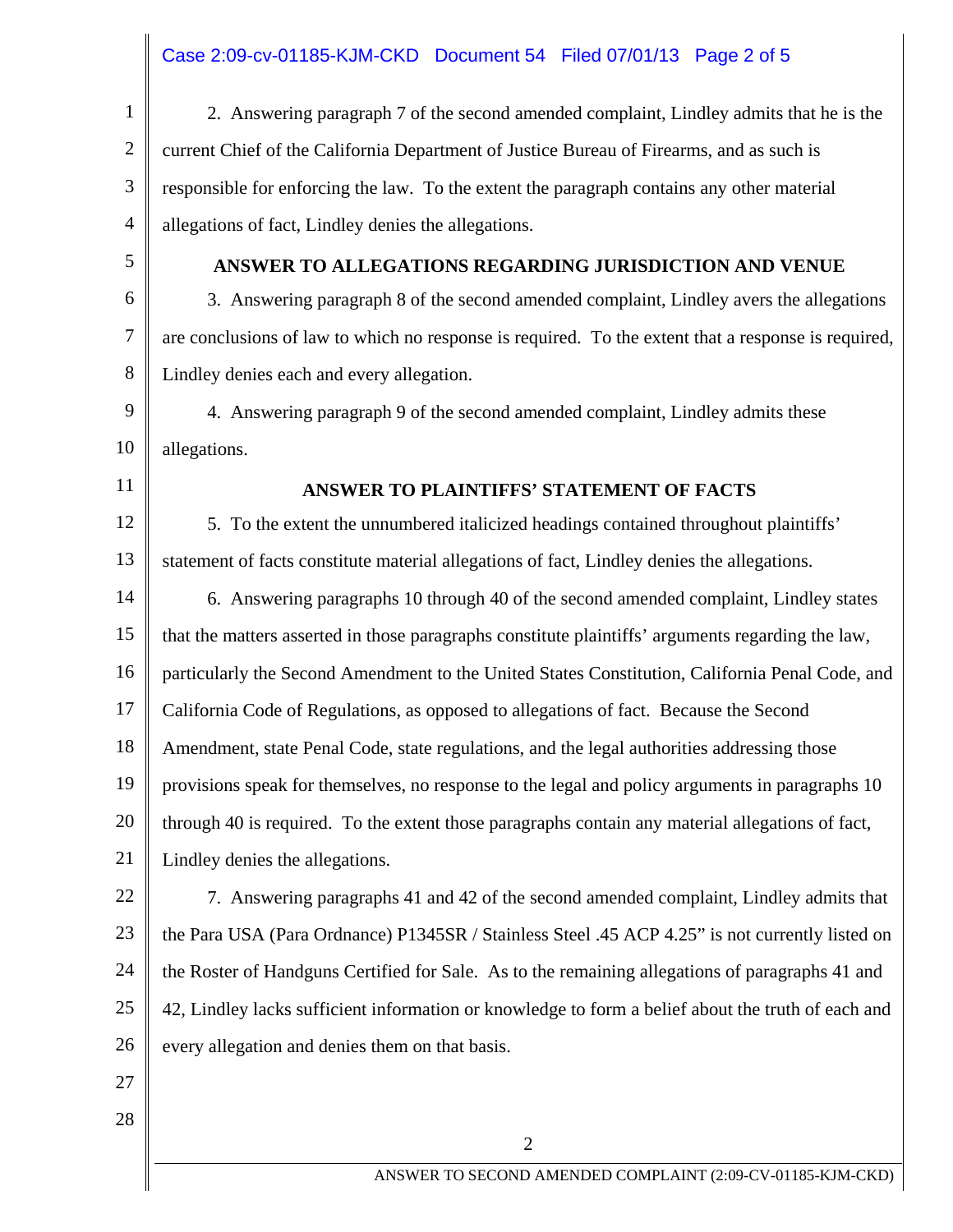## Case 2:09-cv-01185-KJM-CKD Document 54 Filed 07/01/13 Page 3 of 5

1 2 3 4 5 6 8. Answering paragraphs 43 through 48 of the second amended complaint, Lindley admits that the Glock 21 SF with an ambidextrous magazine release is not currently listed on the Roster of Handguns Certified for Sale whereas the Glock 21 SF-STD is listed. As to the remaining allegations of paragraphs 43 through 48, Lindley lacks sufficient information or knowledge to form a belief about the truth of each and every allegation of these paragraphs and denies them on that basis.

7 8 9 10 11 12 9. Answering paragraphs 49 through 53 of the second amended complaint, Lindley admits that the Springfield Armory XD-45 Tactical 5" B-Tone stainless steel/black handgun in .45 ACP, model number XD9623, is not currently listed on the Roster of Handguns Certified for Sale. As to the remaining allegations of paragraphs 49 through 53, Lindley lacks sufficient information or knowledge to form a belief about the truth of each and every allegation of these paragraphs and denies them on that basis.

13 14 15 16 17 10. Answering paragraphs 54 through 55 of the second amended complaint, Lindley admits that a "High Standard Buntline style revolver" is not currently listed on the Roster of Handguns Certified for Sale. As to the remaining allegations of paragraphs 54 through 55, Lindley lacks sufficient information or knowledge to form a belief about the truth of each and every allegation of these paragraphs and denies them on that basis.

18 19 20 11. Answering paragraph 56 of the second amended complaint, Lindley lacks sufficient information or knowledge to form a belief about the truth of each and every allegation of that paragraph and denies them on that basis.

21

### **ANSWER TO FIRST CLAIM FOR RELIEF**

22 23 24 25 12. Answering paragraph 57 of the second amended complaint, Lindley incorporates by reference his responses to paragraphs 1 through 56 of the second amended complaint to the same extent plaintiffs have incorporated the allegations of those paragraphs into the First Claim For Relief.

26 27 13. Answering paragraphs 58 through 63 of the second amended complaint, Lindley states that the matters asserted in those paragraphs constitute plaintiffs' arguments regarding the law,

28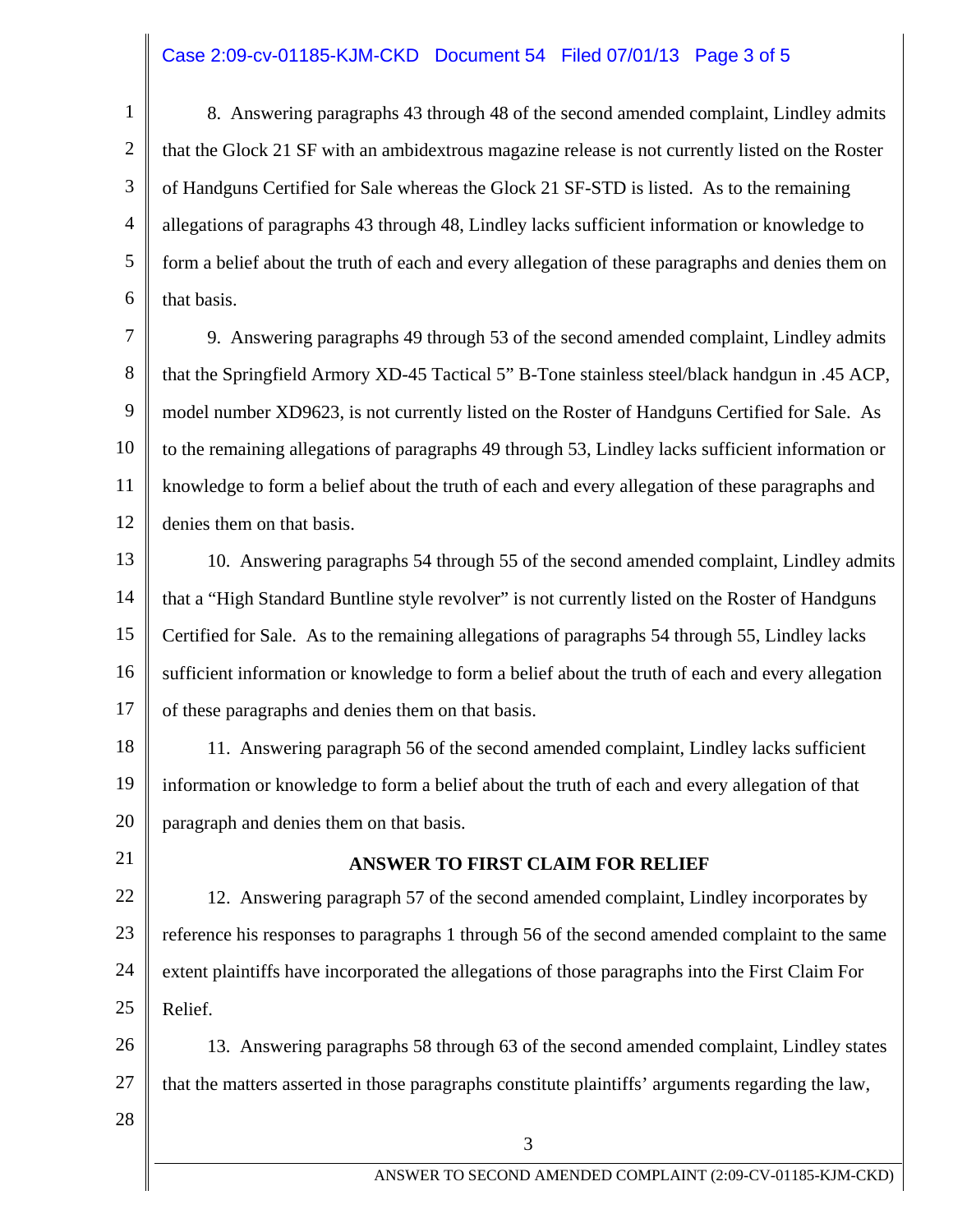## Case 2:09-cv-01185-KJM-CKD Document 54 Filed 07/01/13 Page 4 of 5

1 2 3 4 5 6 particularly the Second Amendment to the United States Constitution, California Penal Code, and California Code of Regulations, as opposed to allegations of fact. Because the Second Amendment, state Penal Code, state regulations, and the legal authorities addressing those provisions speak for themselves, no response to the legal and policy arguments in paragraphs 58 through 63 is required. To the extent those paragraphs contain any material allegations of fact, Lindley denies the allegations.

7

#### **ANSWER TO SECOND CLAIM FOR RELIEF**

8 9 10 11 14. Answering paragraph 64 of the second amended complaint, Lindley incorporates by reference his responses to paragraphs 1 through 63 of the second amended complaint to the same extent plaintiffs have incorporated the allegations of those paragraphs into the First Claim For Relief.

12 13 14 15 16 17 18 19 20 21 22 23 15. Answering paragraph 65 of the second amended complaint, Lindley states that the matters asserted in the paragraph constitutes plaintiffs' arguments regarding the law, particularly the Second Amendment to the United States Constitution, California Penal Code, and California Code of Regulations, as opposed to allegations of fact. Because the Second Amendment, state Penal Code, state regulations, and the legal authorities addressing those provisions speak for themselves, no response to the legal and policy arguments in paragraph 65 is required. To the extent those paragraphs contain any material allegations of fact, Lindley denies the allegations. **FIRST AFFIRMATIVE DEFENSE**  (No Ripe Controversy) The complaint fails to present a case or controversy that is ripe for this Court's consideration.

#### **SECOND AFFIRMATIVE DEFENSE**

4

24 25 26 27 (Lack of Standing) All of the plaintiffs lack standing to bring this action because there is no injury or credible threat of injury. Second Amendment Foundation, Inc., and The Calguns Foundation, Inc. also lack associational standing.

28